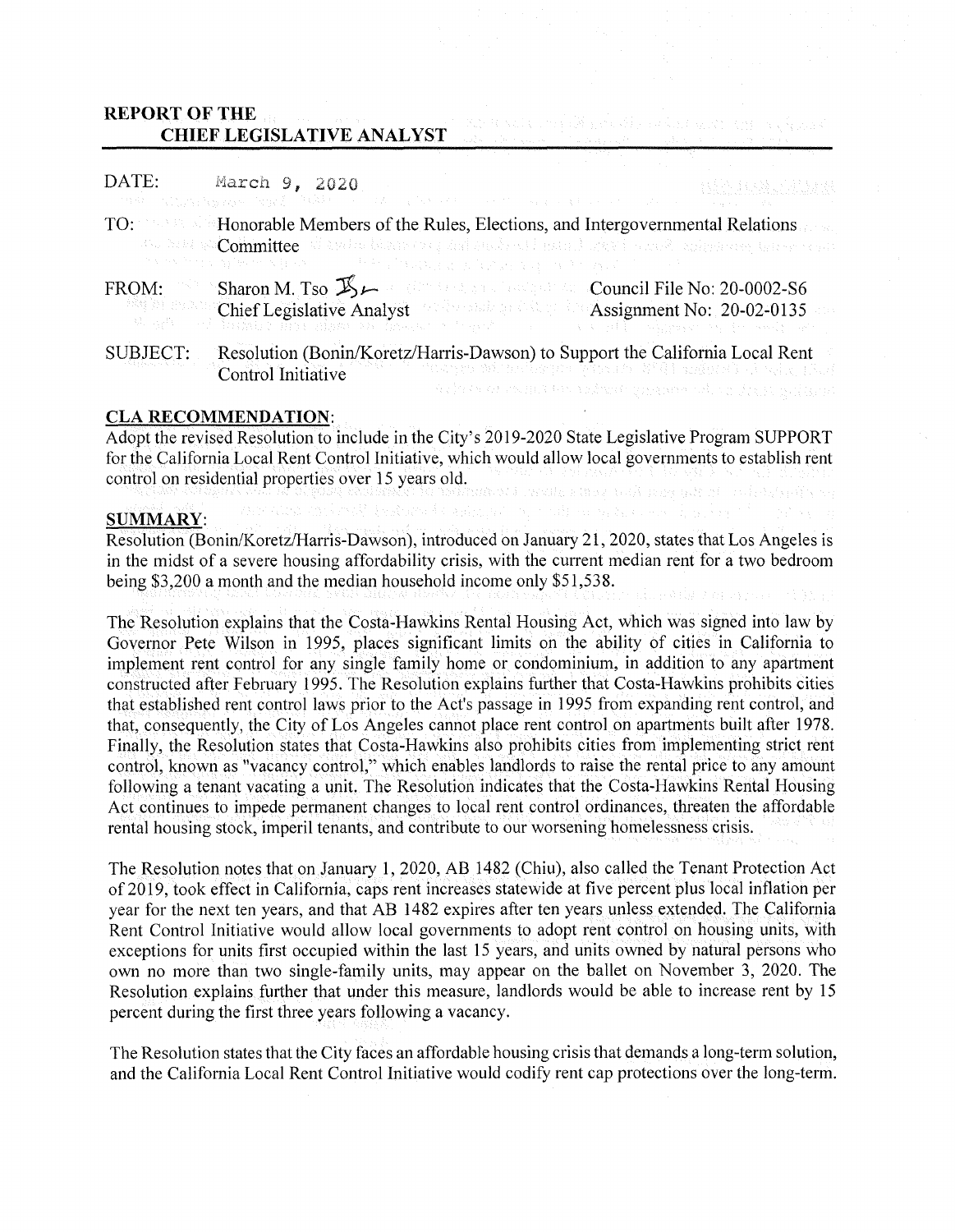Therefore, the Resolution (Bonin/Koretz/Harris-Dawson) recommends that the City include in its 2019-2020 State Legislative Program support for the California Local Rent Control Initiative.

#### **BACKGROUND:**

Prior to the passage of the Costa-Hawkins Rental Housing Act in 1995, local governments were permitted to enact rent control, provided that landlords would receive just and reasonable returns on their rental properties. Since 1995, Costa-Hawkins has prevented cities from establishing rent control on units constructed after February 1995, protected a landlord's right to raise the rent to market rate on a unit once a tenant moves out, exempted single-family homes and condos from rent control restrictions, and prevented cities from updating date-of-construction provisions in ordinances in place at the time of its passage. The City of Los Angeles passed its main rent control law, the Rent Stabilization Ordinance (RSO), in 1979. However, Costa-Hawkins also restricts rent control to units built prior to October 1978, thereby impeding the capacity for RSO to preserve the City's affordable housing stock as the housing market continues to evolve.

Although the consequences of Costa-Hawkins may have seemed relatively insignificant in the years immediately following its passage, the law's strict limitations on local governance have made it difficult for the City of Los Angeles to prevent and curtail increasing homelessness and housing unaffordability. In the past four years alone, the number of homeless people in Los Angeles increased by at least 33 percent, according to the Los Angeles Homeless Services authority, and the January Public Policy Institute of California report indicates that more than half of the City's households pay more than 30 percent of their income on rent.

In 2018, voters in California rejected Proposition 10, which would have allowed local governments to adopt rent control on any type ofrental housing. However, voters may have the opportunity to repeal Costa-Hawkins again, should they pass the California Local Rent Control Initiative, which was approved in December of 2019 by the Secretary of State to appear on the November 2020 ballot. If passed, the new law would not lead to immediate widespread rent stabilization on California's urban housing markets due to a number of exemptions for landlords and developers. The initiative would not apply to housing first occupied within the past 15 years, it would allow landlords to increase rental rates by 15 percent during the first three years following a vacancy, and owners of one or two homes would be exempt from the proposed law. Moreover, the law would only permit, and not require, that local governments impose rent control. The California Local Rent Control Initiative would build upon AB 1482 (Chiu), approved by Governor Newsom on October  $8<sup>th</sup>$ , 2019, which restricts rent increases to 5% each year plus inflation until Jan. 1,2030, and prohibits landlords from evicting tenants without just cause in order to increase rent.

The Resolution has been revised to make a technical change to specify "State Legislative Program".

# **DEPARTMENTS CONTACTED**

Housing and Community Investment Department

a share seema a dhafi sara shki

Anna Enger

Analyst ago e vor iklinitate

Attachment: Revised Resolution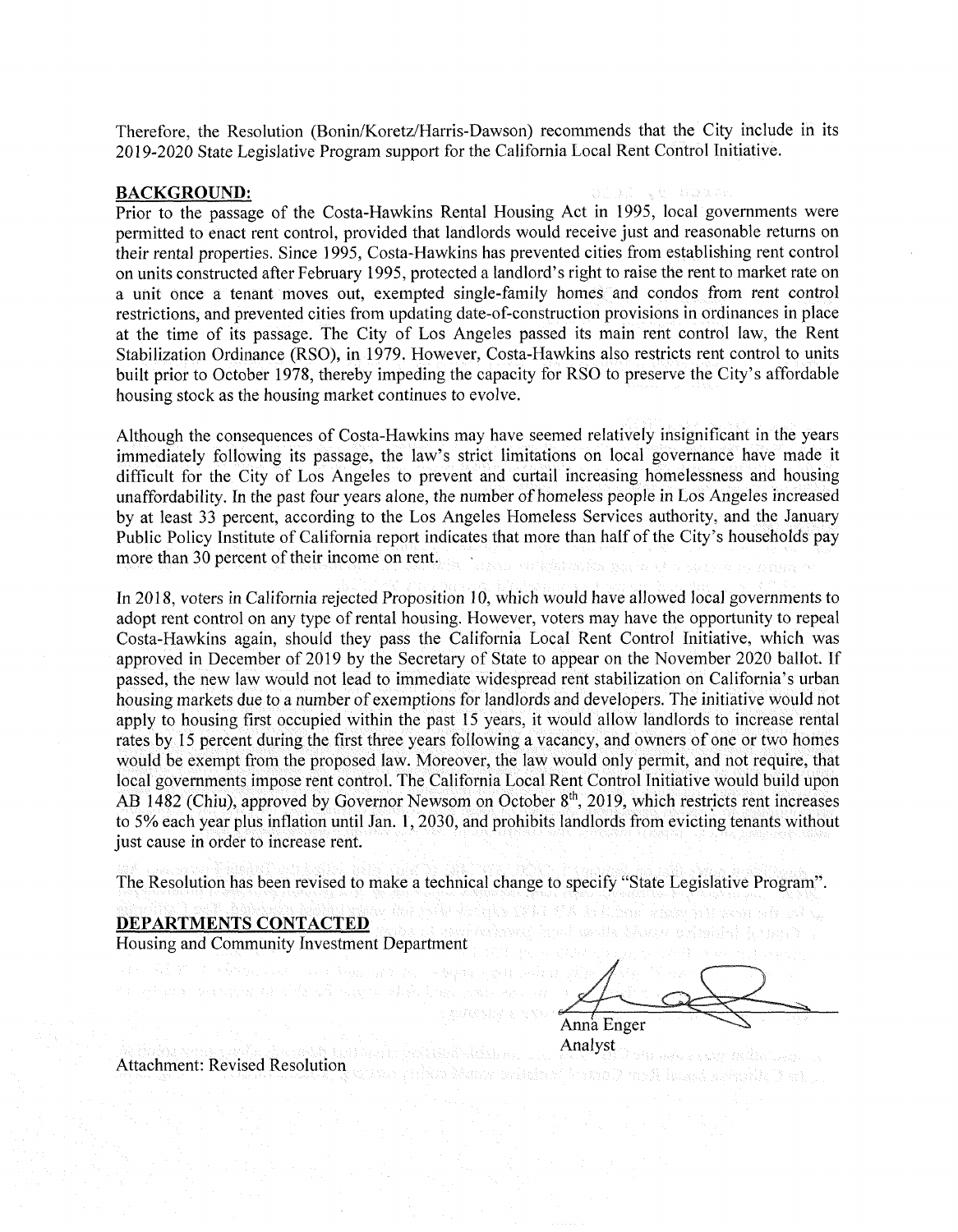### **RESOLUTION**

WHEREAS, any official position of the City of Los Angeles with respect to legislation, rules, regulations or policies proposed to or pending before a local, state or federal governmental body or agency must first have been adopted in the form of a Resolution by the City Council with the concurrence of the Mayor; and

WHEREAS, like many other jurisdictions in California, Los Angeles is in the midst of a severe housing affordability crisis, where the current median rent for a two bedroom is \$3,200 a month, while the median household income is only \$51,538; and

WHEREAS, the Costa-Hawkins Rental Housing Act, signed into law by Governor Pete Wilson in 1995, places significant limits on the ability of cities in California to implement rent control for any single family home or condominium, and any apartment constructed after February 1995; and

WHEREAS, Costa-Hawkins prohibits cities that established rent control laws prior to the Act's passage in 1995 from expanding rent control, and consequently, the City of Los Angeles cannot place rent control on apartments built after 1978; and

WHEREAS, Costa-Hawkins also prohibits cities from implementing strict" rent control, known as "vacancy control,' which enables landlords to raise the rental price to any amount following a tenant vacating a unit; and

WHEREAS, on January 1, 2020, AB 1482, the Tenant Protection Act of 2019, which caps rent increases statewide at five percent plus local inflation per year for the next ten years, took effect in California, and expires after ten years unless extended; and

WHEREAS, the California Rent Control Initiative, which would allow local governments to adopt rent control on housing units, with exceptions for units first occupied within the last 15 years, and units owned by natural persons who own no more than two single-family units, may appear on the ballet on November 3, 2020; and

WHEREAS, under this measure, landlords would be able to increase rent by 15 percent during the first three years following a vacancy; and

WHEREAS, the Costa-Hawkins Rental Housing Act continues to impede permanent changes to local rent control ordinances, threaten the affordable rental housing stock, imperil tenants, and contributes to our worsening homelessness crisis; and

WHEREAS, the City faces an affordable housing crisis that demands a long-term solution, and the California Local Rent Control Initiative would codify rent cap protections over the long-term;

NOW, THEREFORE, BE IT RESOLVED, with the concurrence of the Mayor, that by the adoption of this Resolution, the City of Los Angeles hereby includes in its 2019-2020 State Legislative Program SUPPORT for the California Local Rent Control Initiative, which would allow local governments to establish rent control on residential properties over 15 years old.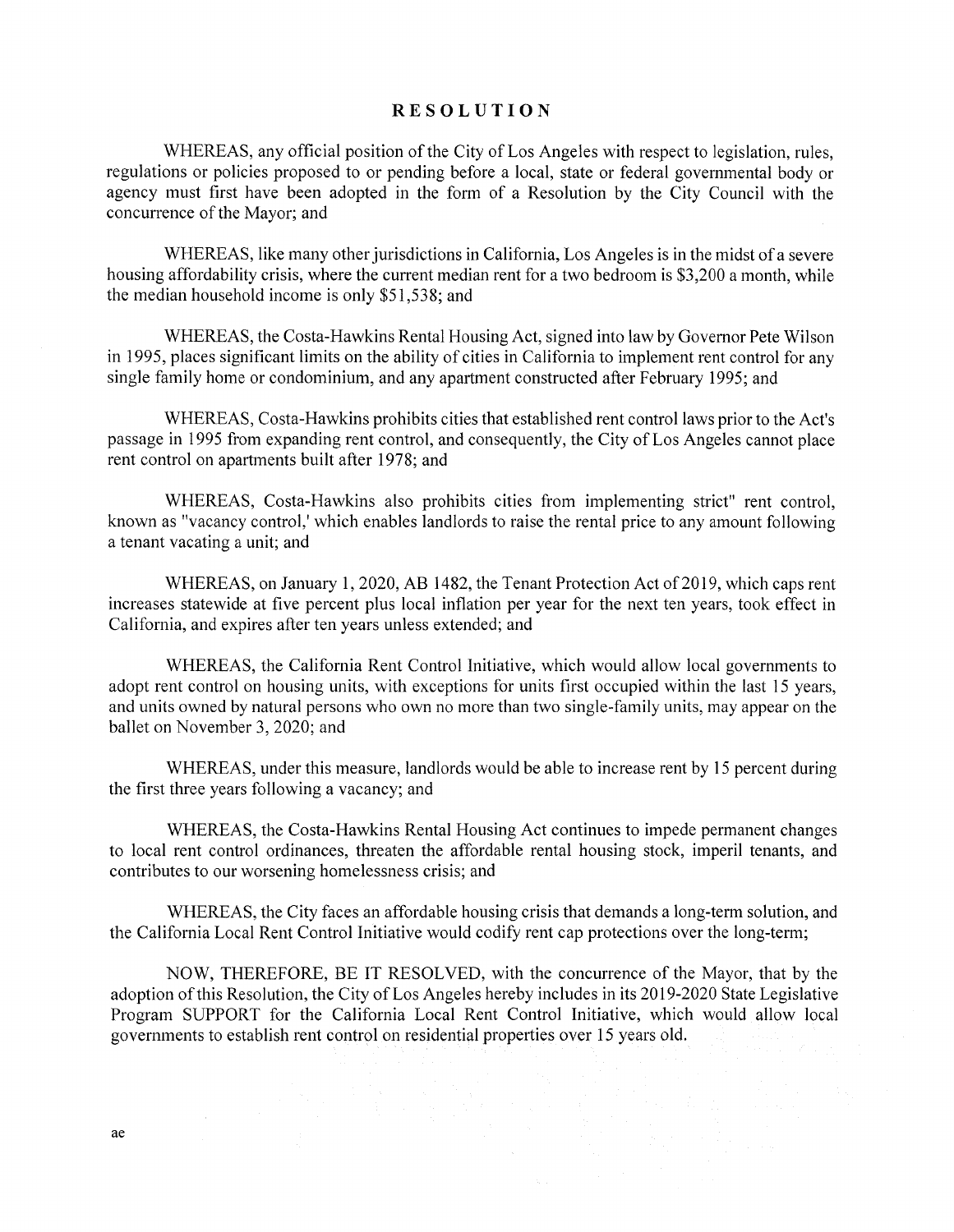$\sim$ 

 $\alpha$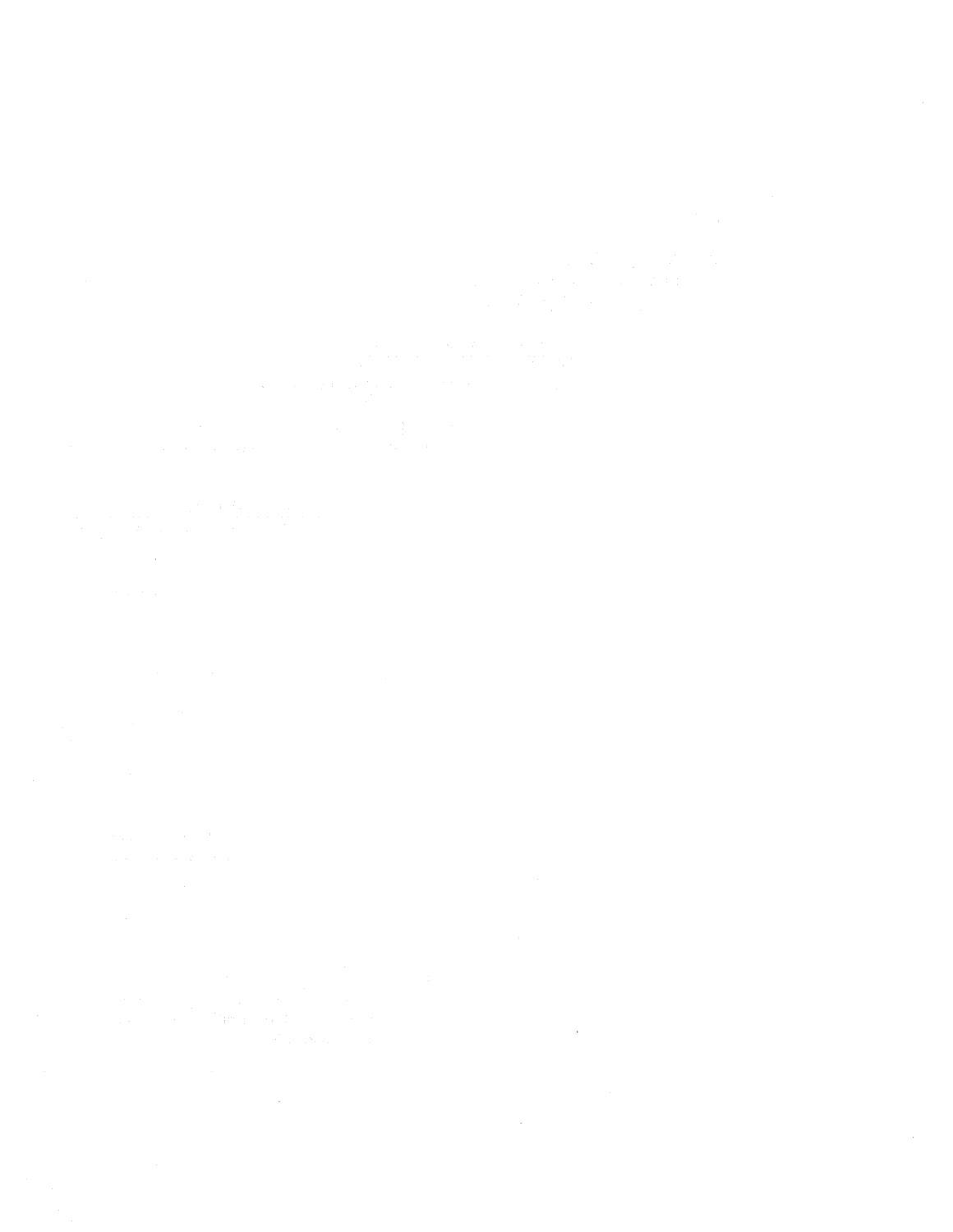# RULES, ELECTIONS & INTERGOVERNMENTAL RELATIONS

#### RESOLUTION

**WHEREAS, any official position** of**the City ofLos Angeles with respect to legislation, rules, regulations or policies proposed to or pending before a local, state or federal governmental body or agency must have first been adopted in the form ofa Resolution by the City Council with the concurrence ofthe Mayor; and**

**WHEREAS, like many other jurisdictions in California, Los Angeles is in the midst of** a **severe housing affordability crisis, where the current median rent for a two bedroom is \$3,200 a month, while the median household income is only \$51,538; and**

**WHEREAS, the Costa-Hawkins Rental Housing Act signed into law by Governor Pete Wilson in 1995 places significant limits on** the **ability of cities in California to implement rent control for any single family home or condominium, and any apartment constructed after February 1995; and**

**WHEREAS, Costa-Hawkins prohibits cities that established rent control laws prior to the Act's passage in 1995 from expanding rent control, and consequently, the City ofLos Angeles cannot place rent control on apartments built after 1978; and**

**WHEREAS, Costa-Hawkins also prohibits cities from implementing "strict" rent control, known as "vacancy control,' which enables landlords to** raise **the rental price to any amount following a tenant vacating a unit; and**

**WHEREAS, on January 1,2020, AB 1482, the Tenant Protection Act of2019, took effect in California; and**

**WHEREAS, this law caps rent increases statewide at five percent plus local inflation per year for the next ten years; and '**

**WHEREAS, AB 1482 expires after ten years unless extended; and**

**WHEREAS, the California Local Rent Control Initiative may appear on the ballot on** November 3,2020; and

**WHEREAS, this measure would allow local governments to adopt rent control on housing units, with** exceptions for units first occupied within the last 15 years, and units owned by natural persons who own **no more than two single-family units; and**

**WHEREAS, under this measure, landlords would be able to increase rent by 15 percent during the first three years following a vacancy; and**

**WHEREAS, the Costa-Hawkins Rental Housing Act continues to impede permanent changes to local rent control ordinances and threatens affordable rental housing stock, imperils tenants, and contributes to our worsening homelessness crisis; and**

JAN 2 **1** 2028